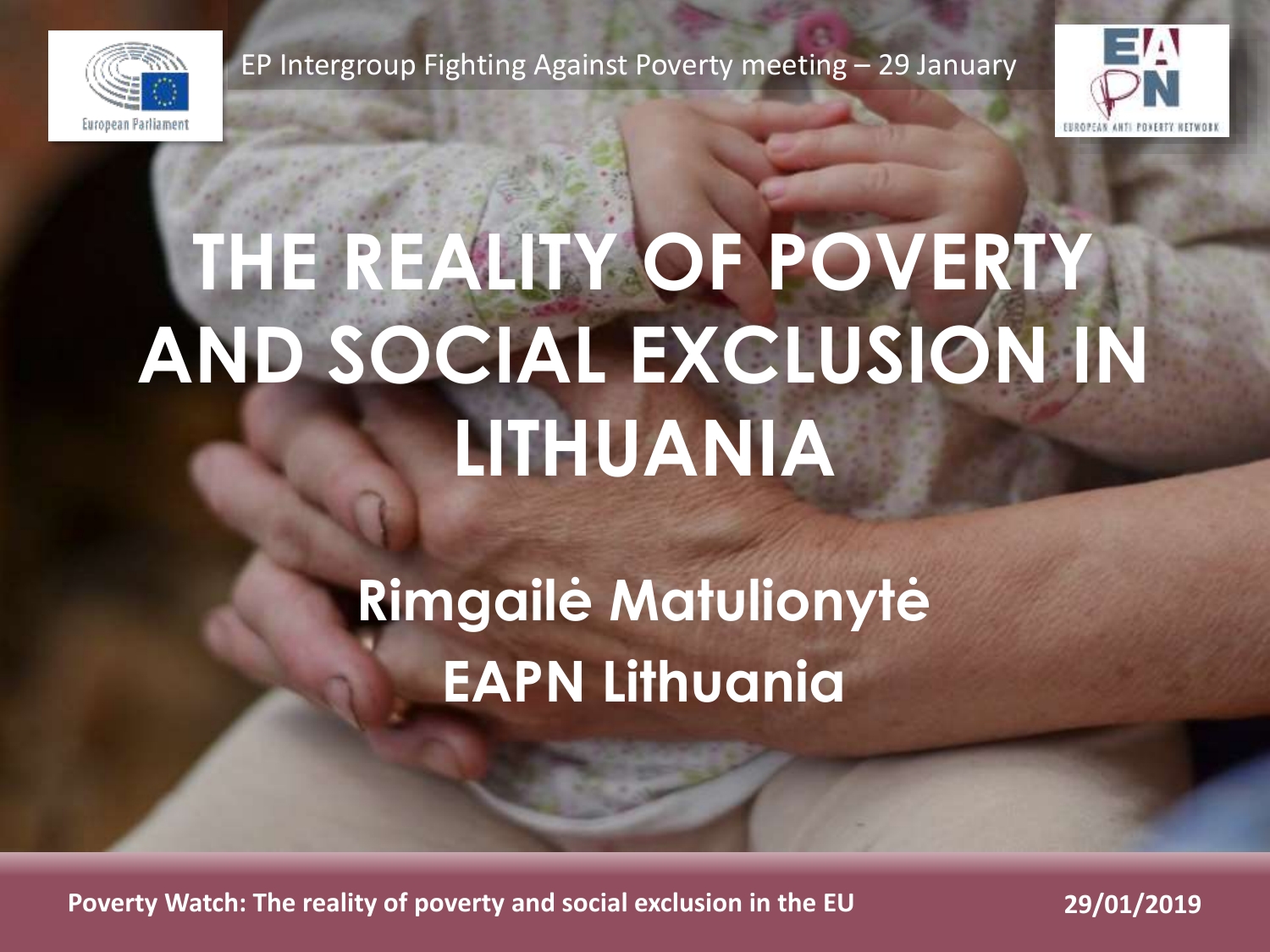#### **GROUPS WITH SIGNIFICANT POVERTY INCREASE IN 2017**

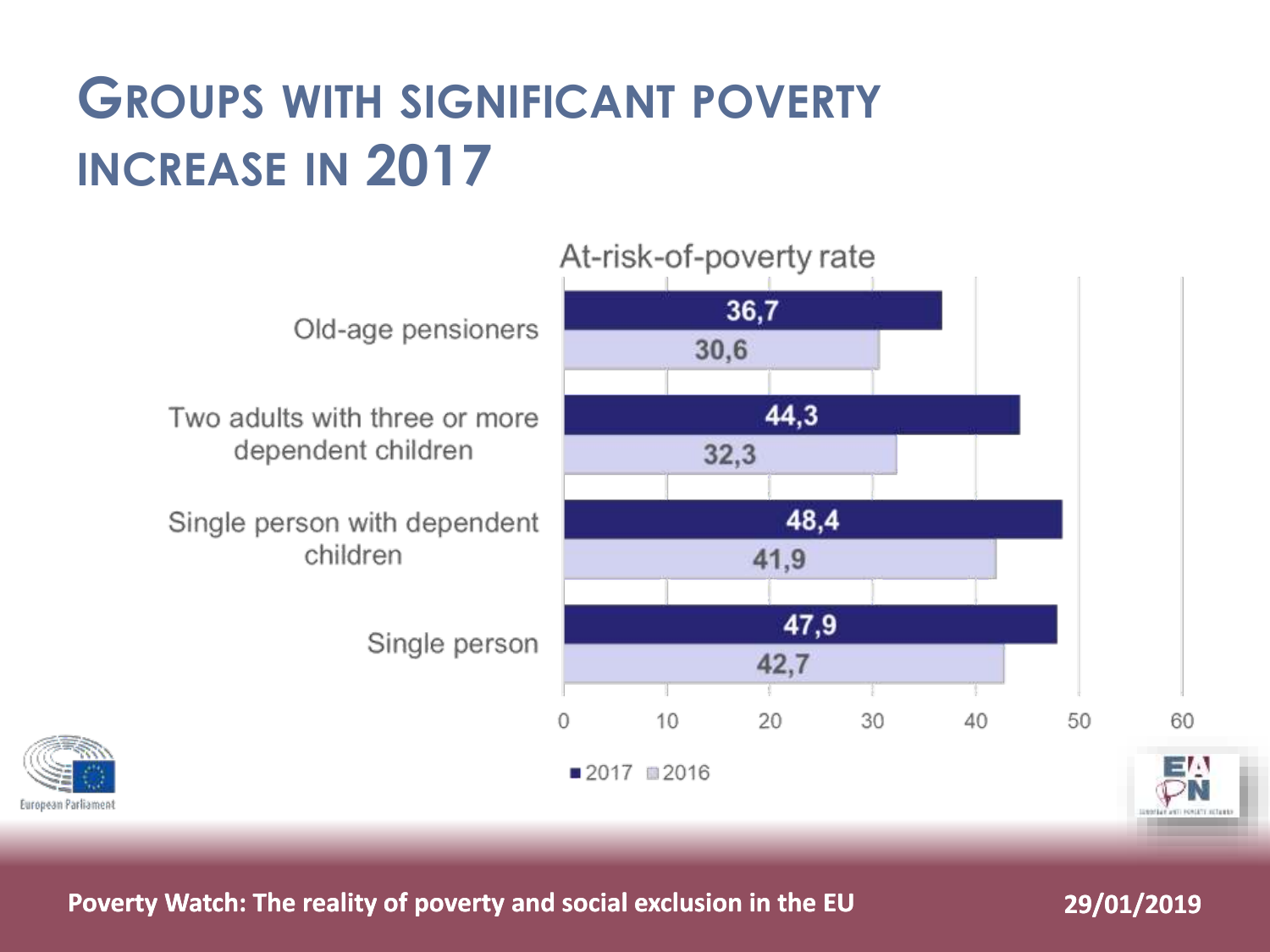#### **MOST VULNERABLE GROUPS IN LITHUANIA**

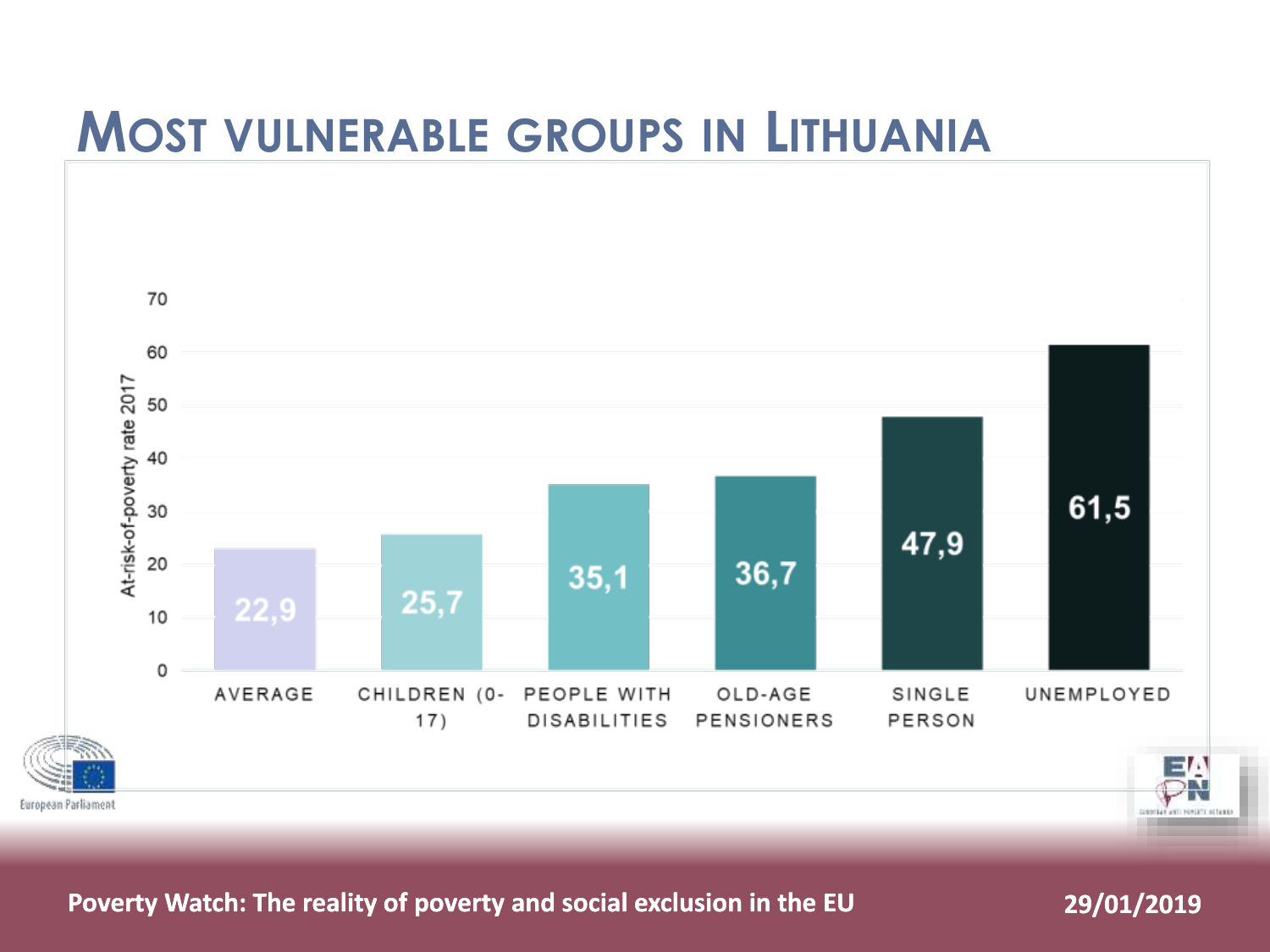#### **MAIN TOPICS**

- Minimum income schemes
- Education Inequalities
- Over-indebtness



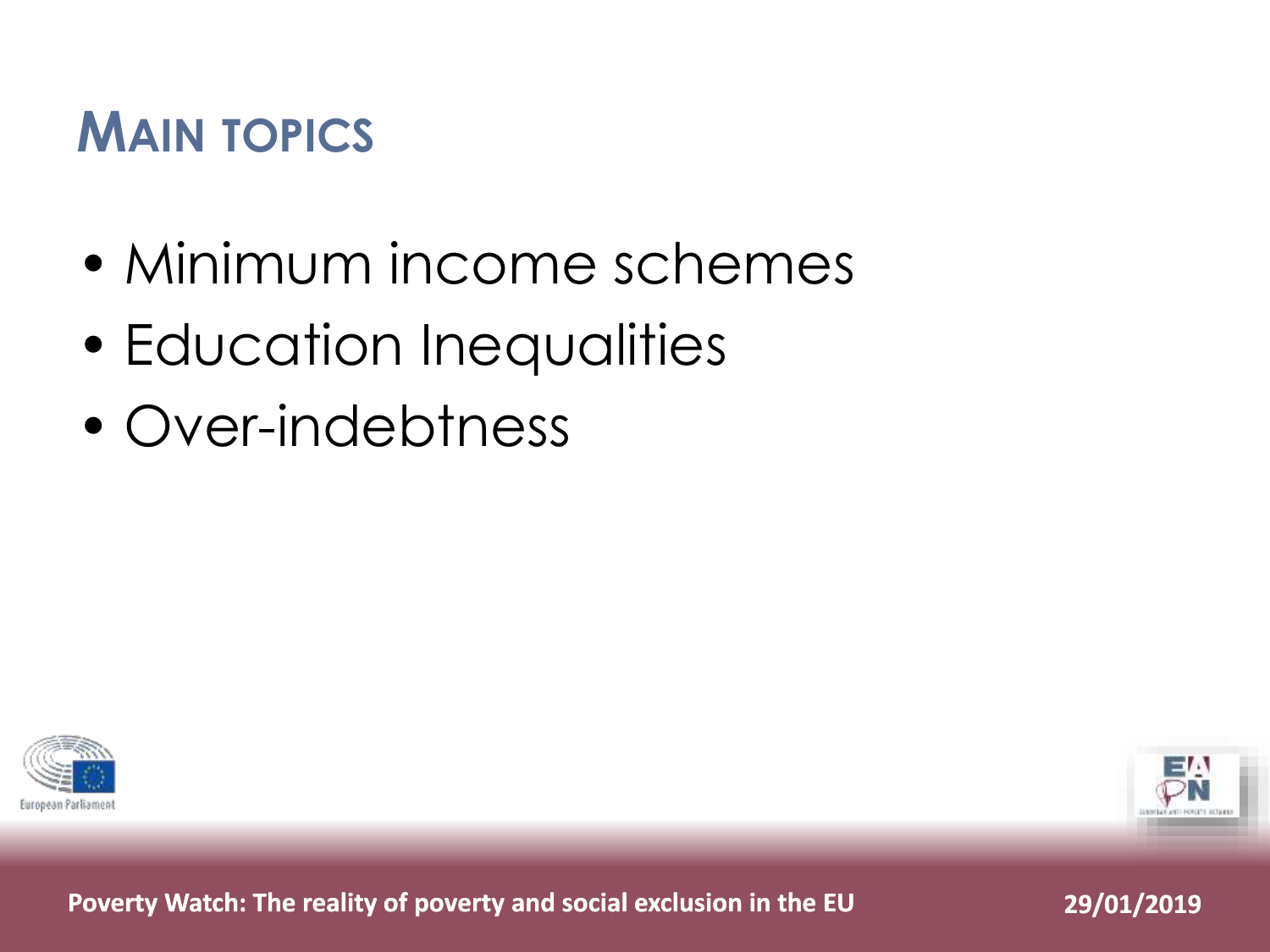#### **MINIMUM INCOME: ADEQUACY**

- Maximum MI amount €122;
- Average amount for one person €81.1 (2018);
- Social indicators linked with the amount of minimum consumption needs (245€ in 2018). Can not be less than 50 % of this amount.

*"You can't really survive from the support [minimum income] alone. Of course it is not enough."*

*"I would be on the street if my relatives wouldn't have helped* 



[Former] recipients of the minimum income

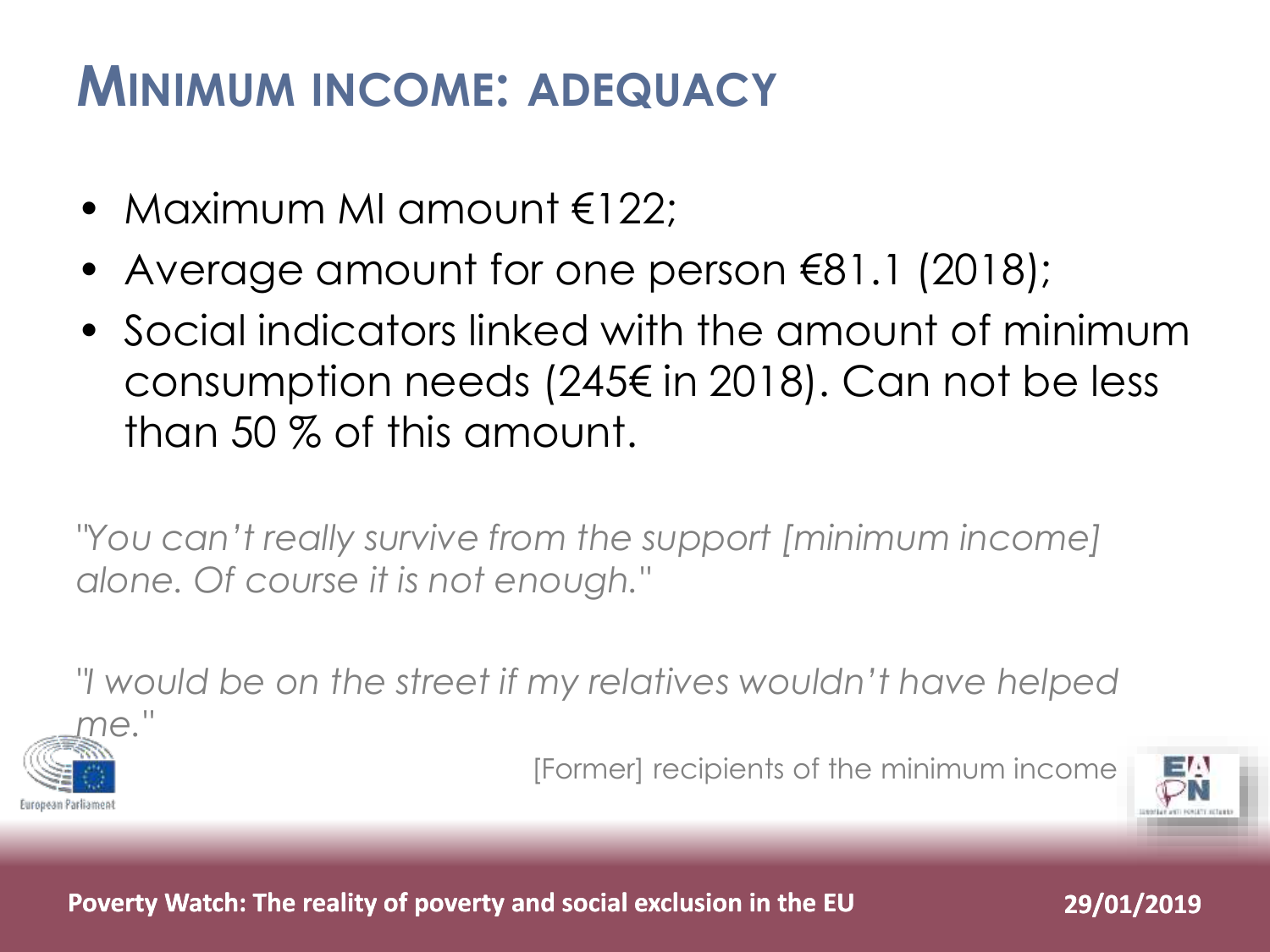#### **MINIMUM INCOME: AVAILIBILITY**

- Number of people on MI drops every year (2,7% of population in 2018).
- Municipalities can use unspent funds at their own discretion.
- In 2017 **63,1%** of the funds allocated for cash social assistance were **not used**.
- Since 2018, the unspent funds must be used for other social necessities.

*"<...> my husband's parents gave us a car. Therefore, they considered us as a very rich family. They said we are not entitled to a benefit even though we didn't have any income at all. "*



A woman who didn't get MI

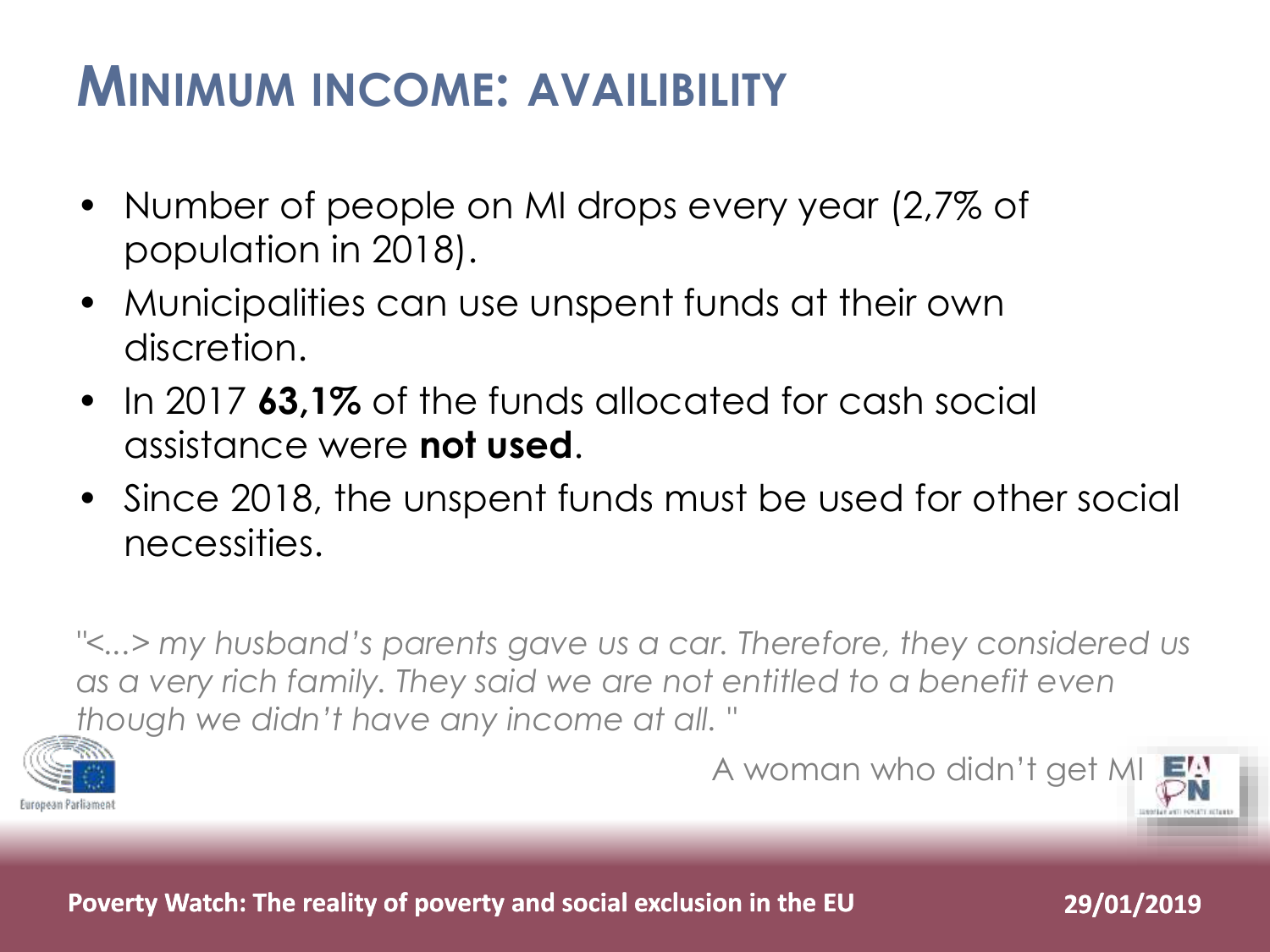#### **MINIMUM INCOME: ENABLING**

• *"*Socially useful activities*"* : enabling or demeaning?

*"If I work, why I can't get a salary? There is a work to do. Therefore, there should be a workplace. If a man sweeps the streets, why he can't be employed? He would feel completely diffrently. Now he just has to work for the benefit."*

Former recipient of the minimum income



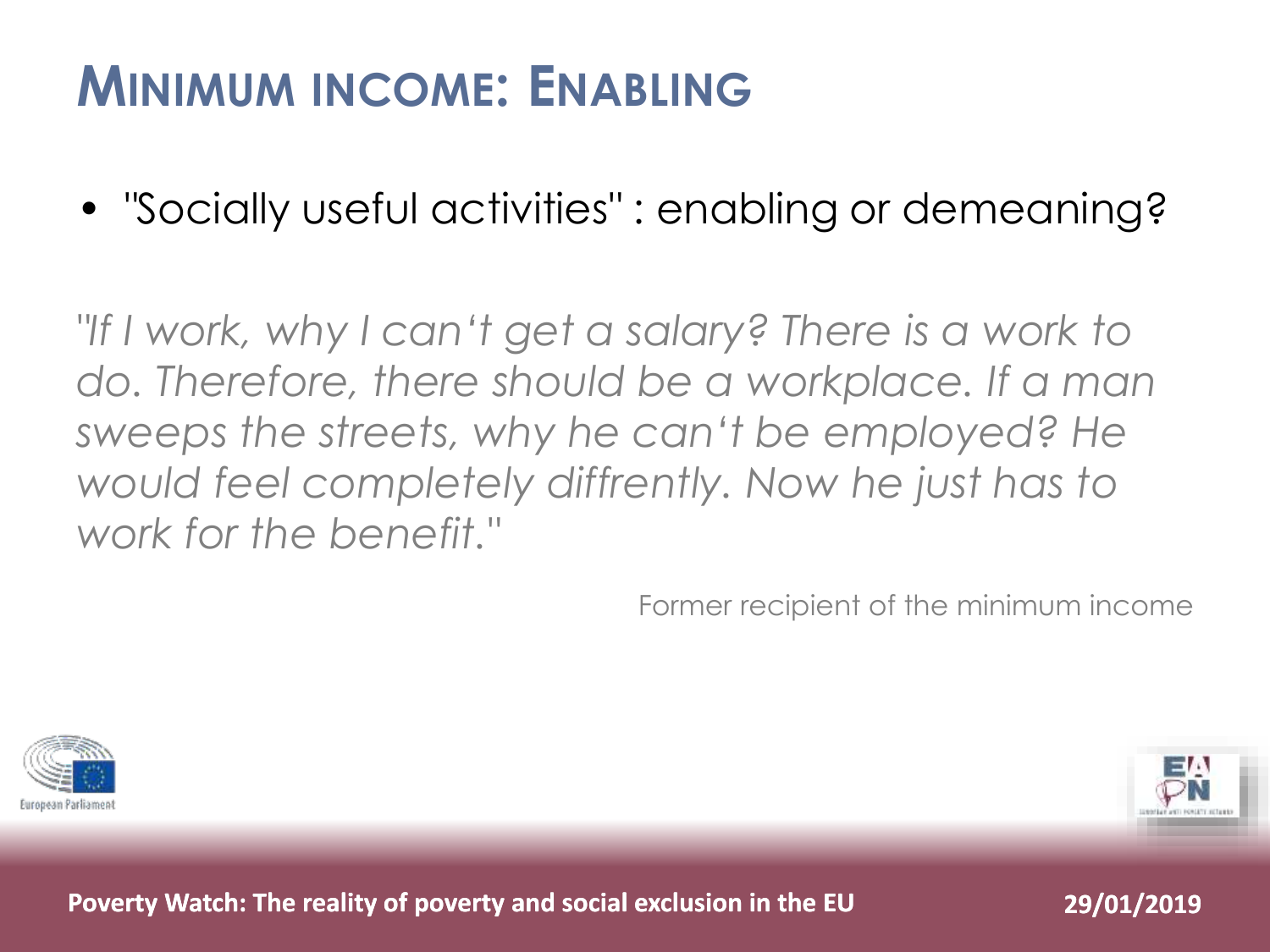#### **EDUCATION INEQUALITIES**

- The achievements of the pupils attending smaller schools in the rural areas are much lower than in urban areas;
- Socio-economic status is strongly associated with significant differences in student performance.
- 30% of the audited schools in Lithuania had joint classes.

*"Everything depends on the person's education. If I had a better education, I think I would have more opportunities."*



A person experiencing poverty

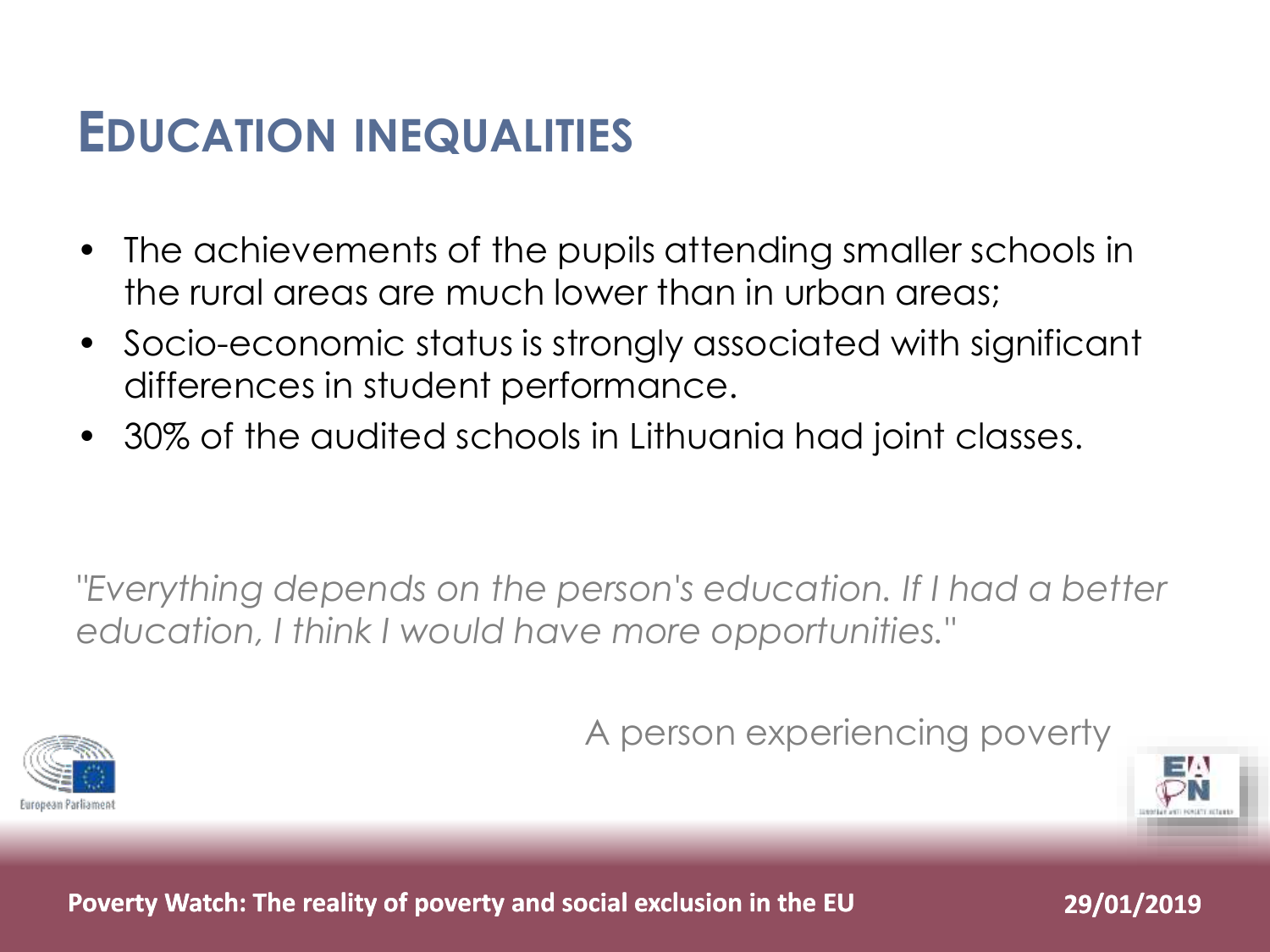### **DEBTS WHICH LEAD TO THE POVERTY TRAP**

- Almost 10% of the total population of Lithuania are over indebted.
- Until this year, it was allowed to deduct up to 50 % of the minimum wage, and 70 % of the amount exceeding the minimum wage.

*"It's hard to get out. I worked in a one workplace but the salary*  was very small. Now I've gone to another, so I hope I can pay the *debt soon. But I cannot have my own place... I cannot pay for the rent or services as bailiffs deduct half of my salary."*



Person who has debts

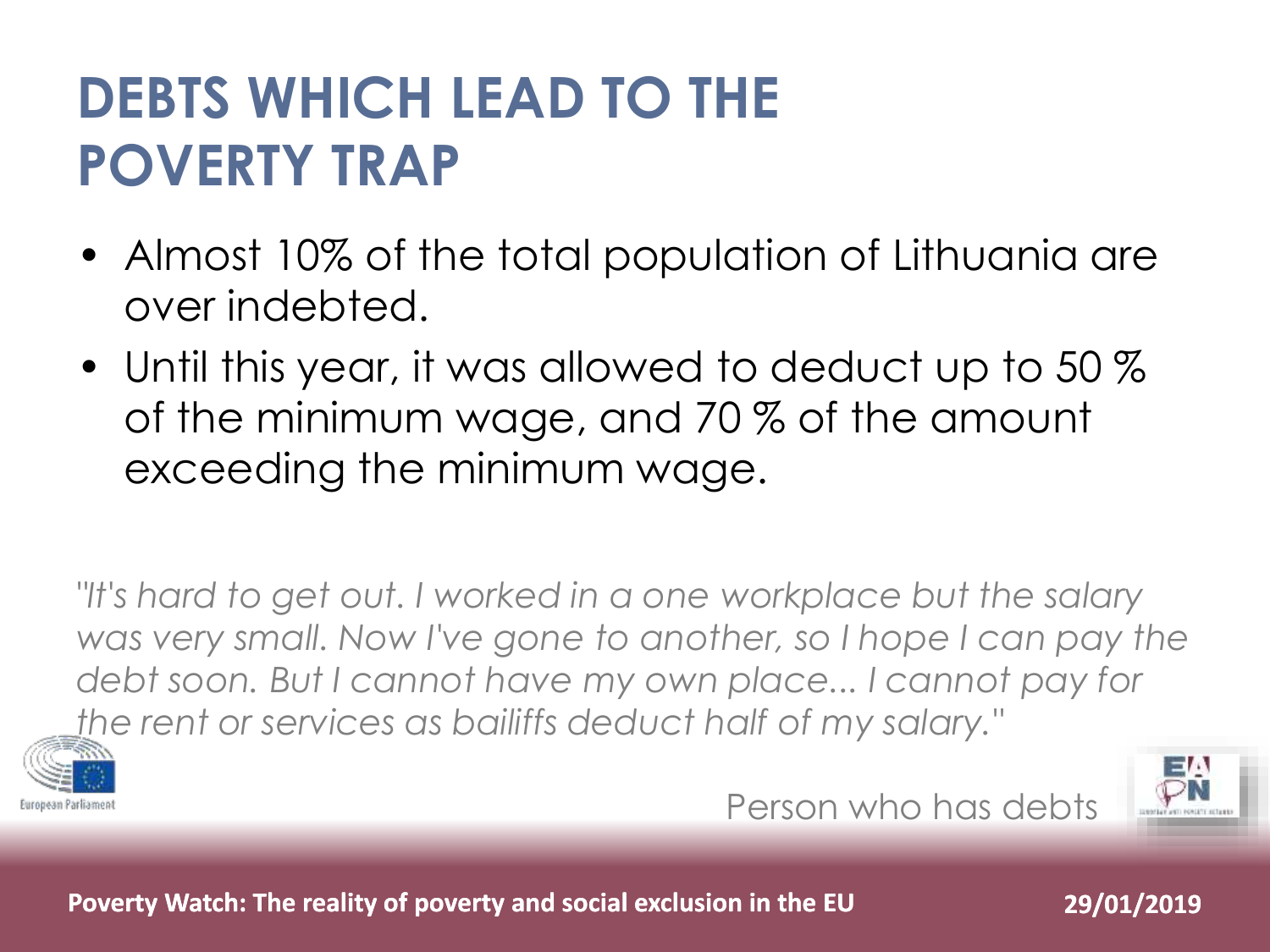### **DEBTS WHICH LEAD TO THE POVERTY TRAP**

• It is now allowed to deduct up to 30 % of the minimum wage, and 50 % of the amount exceeding the minimum wage.

*"I heard that they are planning to mitigate the deductions. Finally, there is some hope for me. Now I am considering to start working officially. But of course, it is still a lot."*

Person who has debts